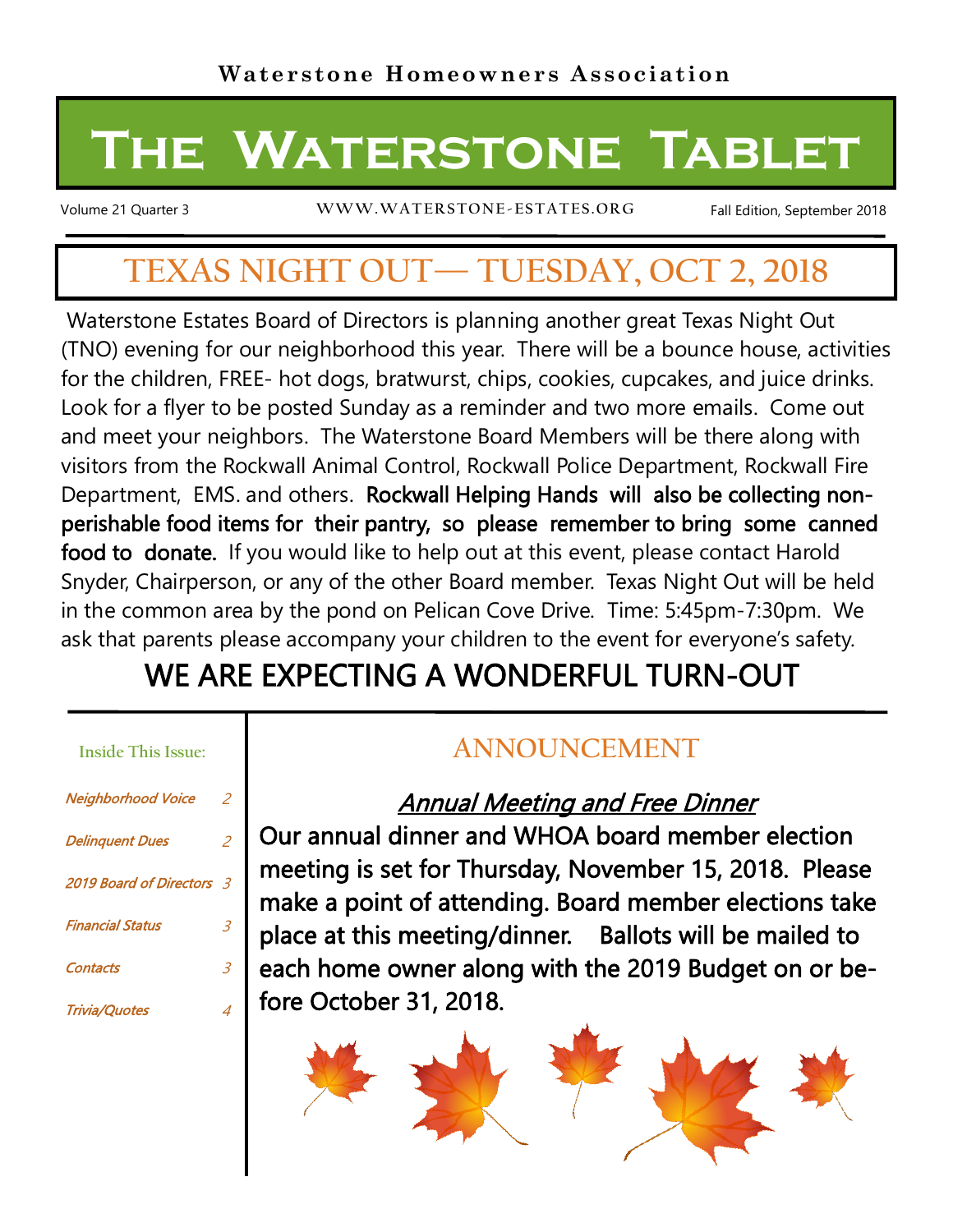# **The Neighborhood Voice**

#### Board Meetings

Meetings of the Board of Directors are scheduled for the last Monday of each month at 7:00pm. Meetings are held at Grandy's on the north I-30 service road, near Chase Bank. Notices for these meetings are posted near the entrance to Waterstone Estates. ALL Property owners are invited.

#### Email Addresses

WHOA sends announcements and newsletters by e-mail. To be included, please send your e-mail address to Becky Jonczak at whoarockwall@gmail.com

#### Neighborhoods Appearance

I know that we constantly have wind blowing through the neighborhood, so it might not be your trash, but please pick it up if it's in front of your home. Also, if you have garbage/trash or anything outside of your home that doesn't belong there, please move it to your garage or dispose of it. Unsightly yards bring down the values of our homes.

# **Protocol for Neighbor issues**

If you are having issues with your neighbors yard, please follow the following protocol:

1) Talk with neighbor

If you can't do that or feel uneasy, feel free to:

2) Contact WHOA

Recently, a neighbor contacted the City of Rockwall Code Enforcement and gave the WHOA email as the contact. Please don't do that because we would have contacted the homeowner FIRST before resorting to the Code Enforcement. The way it was reported was as though the Board of Directors directly contacted the Code of Enforcement and that was not the case.If you have any questions, please feel free to contact me at: whoarockwall@gmail.com

### **Homeowner Dues**

The end of the year is fast approaching, and we are still trying to collect homeowner dues from approximately 16 residents. The delinquent dues total \$2,957.78. Some of the money owed is 3+ years delinquent. If you owe your dues, please pay them ASAP. We depend on that money to pay for landscaping, electric, holiday decorations, entry way repairs, administration, Texas Night Out, Annual Neighborhood/Board Elections Dinner, etc.. If you owe money, please get current with your dues. If dues are not paid by the 31st of December, your name and outstanding dues owed will be listed in the Dues Status Report that gets mailed to all homeowners in January.

The Board never wants to file a lien with the court to recover dues owed, but they do have an obligation to protect the financial agreements that support the HOA. If you have long standing dues owed and you have not contacted the Business Manager in regards to payment, the Board may determine that a lien it is necessary as a next step. If you need to talk with the Business Manager to work out a payment plan, please send an email with your contact information to:

#### www.whoarockwall@mail.com

Thank you and we appreciate each and every homeowner.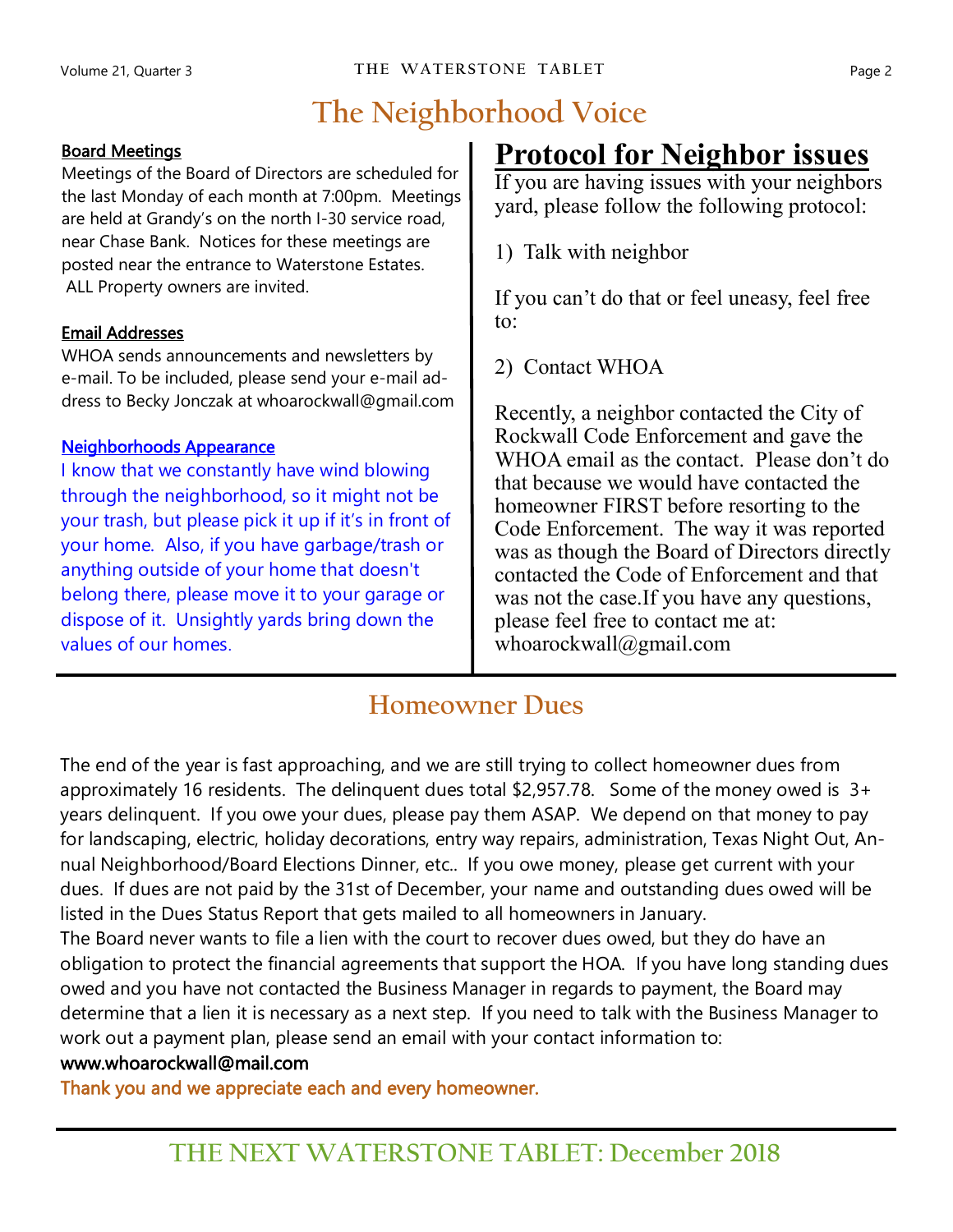### **Nominations for 2019/2020 Board of Directors**

 Nominations are now open for three 2-year positions on our Board of Director's. Three of our five current Board Members, Al Beckett, Mike Patel and Jim/Laura Woodward's positions will end at the end of December, 2018. The two remaining Board Members: Nancy LeMay and Harold Snyder's positions will continue for one more year and will end at the end of December, 2019.

We encourage you to make nominations. Per our Bylaws, the minimum number of nominees should be five, which is two more than the available positions. The nominee with the fourth highest number of votes will become the Alternate Board Member for 2019/2020 and becomes a Board Member in the event that a position be vacated. The Board consists of five directors.

Please consider nominating yourself or another for a position.!!!

 The Nomination Committee consists of one member from the Board and at least two members who are not on the Board. If you are interested in (1) being nominated for the Board, (2) serving on the Nominating Committee, or (3) nominating someone else for a position on the Board, please contact Harold Snyder, Mike Patel (see below for contact information). The 2 requirements of a nominee, besides being a property owner in Waterstone Estates, are that the nominee must have agreed to serve on the Board if elected, and their HOA dues must be current or paid through the day of election. Except for nominations from the floor at the General Meeting in November, nominations will cease on Monday, October 22, 2018.

| <b>Maintenance Fund Status</b><br>(As Of August 31, 2018) |               |                   |  |                     |          |                             |  |  |
|-----------------------------------------------------------|---------------|-------------------|--|---------------------|----------|-----------------------------|--|--|
| 2018 Budget                                               | 2018 Received | <b>Spent</b>      |  | <b>Bank Balance</b> | Reserves | <b>Total Cash Available</b> |  |  |
| \$19,083                                                  | \$17,848      | \$14,392          |  | \$8,072             | \$9,000  | \$17,072                    |  |  |
| Contacts                                                  |               |                   |  |                     |          |                             |  |  |
| The Waterstone Estates Board of Directors                 |               |                   |  |                     |          |                             |  |  |
| Al Beckett                                                |               | 1515 Murphy Drive |  | 972-965-3295        |          |                             |  |  |
| Nancy LeMay                                               |               | 1511 Murphy Drive |  | 469-698-8767        |          |                             |  |  |
| Jim/Laura Woodward                                        |               | 123 Julian Drive  |  | 972-358-7129        |          |                             |  |  |
| Mike Patel                                                |               | 335 Julian Drive  |  | 972-742-6583        |          |                             |  |  |
| Harold Snyder                                             |               | 1519 Murphy Drive |  | 972-772-2651        |          | haroldlsj@aol.com           |  |  |
| <b>Volunteer Positions</b>                                |               |                   |  |                     |          |                             |  |  |
| Diane Gonzales, Treasurer                                 |               | 115 Julian Drive  |  |                     |          |                             |  |  |
| Don Shipp, Webmaster                                      |               | 202 Julian Drive  |  |                     |          |                             |  |  |
| <b>Business Manager</b>                                   |               |                   |  |                     |          |                             |  |  |
| Rebecca Jonczak                                           |               | 1530 Murphy Drive |  | 214-803-1709        |          | whoarockwall@gmail.com      |  |  |